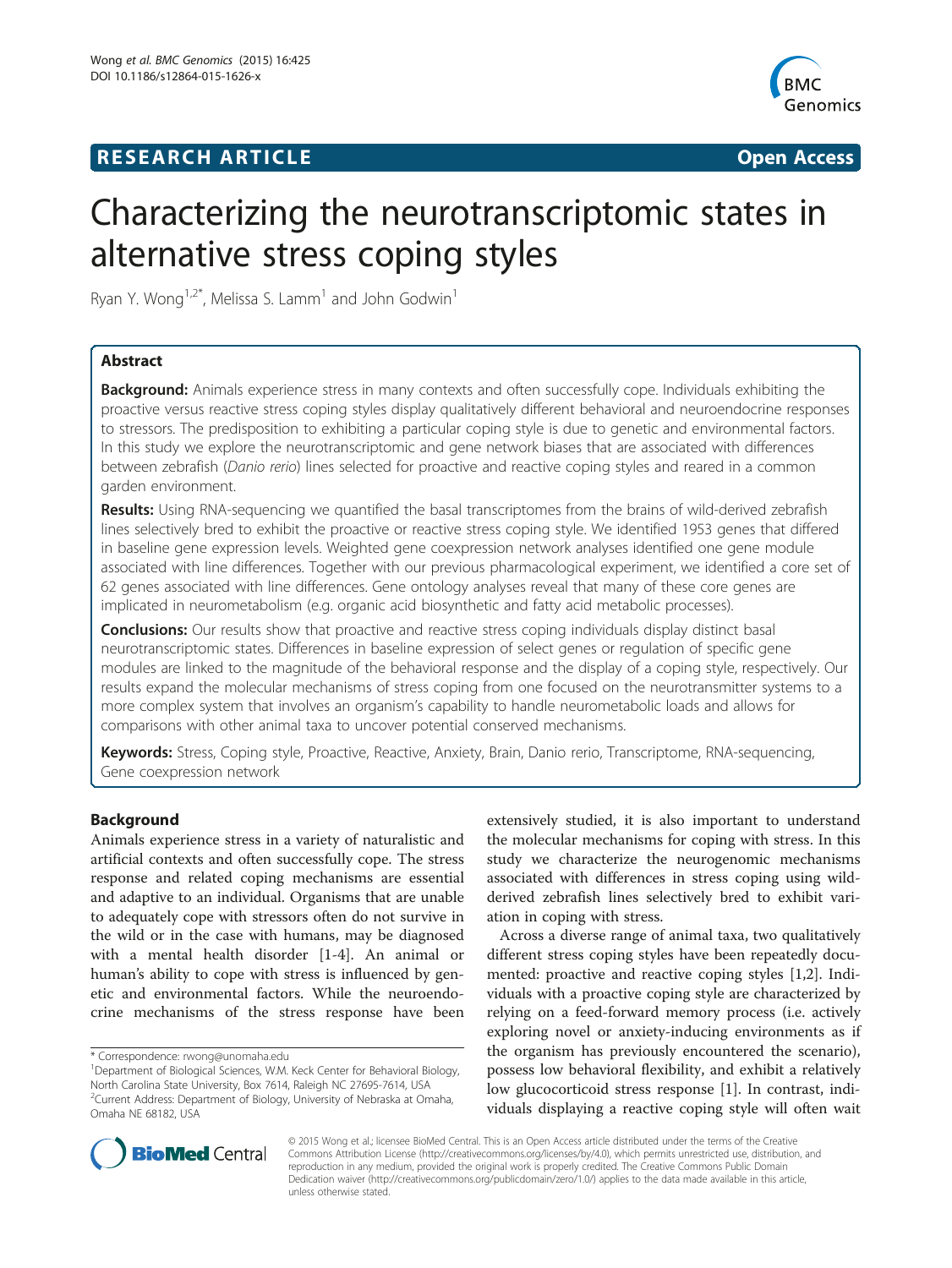<span id="page-1-0"></span>to gather additional environmental information before responding. Reactive coping style individuals also tend to have high behavioral flexibility and will have a higher glucocorticoid stress response [\[1](#page-9-0)]. Both coping styles are adaptive responses to challenges in the environment, and theory predicts they will be maintained in a population due to different fitness optima in variable environments [[2,3\]](#page-9-0). While individual variation exists for the magnitude of the responses within each coping style, mechanisms underlying this variation are not well understood (but see [[5,6\]](#page-9-0)).

Although an established model for developmental biology and toxicology [[7,8\]](#page-9-0), the zebrafish (Danio rerio) is only recently emerging as a valuable translational model system to study human health [[9-17\]](#page-9-0). Zebrafish and mammals share a high degree of similarity in their genomes and neuroanatomy [[15,18\]](#page-9-0). Teleost fishes also have a well-characterized stress response, and zebrafish can be quickly screened for and bred to exhibit differences in trait anxiety-like responses [[11,19-22](#page-9-0)]. For example, our wild-derived HSB (High Stationary Behavior) and LSB (Low Stationary Behavior) lines of zebrafish exhibit characteristics of a reactive and proactive coping style, respectively, that is consistent across both time and contexts [[19\]](#page-9-0). Importantly the behavioral, neuroendocrine, and neurotranscriptomic responses to anxiolytic and anxiogenic drugs are similar between zebrafish and mammals [[19,23](#page-9-0)-[26\]](#page-9-0).

Many previous studies have documented behavioral, neuroendocrine, and neural bases of different coping styles but we are only beginning to understand the neurogenomic contributions to coping style variation  $[1,2,17,27,28]$  $[1,2,17,27,28]$ . The goal of this study is to characterize neurogenomic profiles that are associated with proactive and reactive stress coping styles. Rather than focusing solely on well-studied molecular pathways associated with the stress response, we aimed to identify other candidates in an unbiased manner by comparing neural transcriptomes through RNA-sequencing. Another objective was to understand the relationship of individual variation of baseline gene expression levels with variation in behavioral coping styles. We identify a core set of genes whose expression patterns are associated with proactive and reactive stress coping styles at both an individual and gene network level.

### Results

#### Behavioral differences between lines and sexes

There was a significant main effect of line on stationary time (F = 27.766,  $p_{one-tail} = 3.5 * 10^{-7}$ ). The HSB line displayed significantly more time stationary than the LSB line  $(t = -5.086, p_{one-tail} = 7.6 * 10^{-7}, Fig. 1)$  when controlling for sex. There was also a significant main effect of sex on stationary time  $(F = 8.382, p_{one-tail} = 0.002)$ . Within both

lines, females spent significantly more time stationary than males (LSB:  $t = 1.883$ ,  $p_{one-tail} = 0.033$ ; HSB,  $t = 2.22$ ,  $p_{one-tail}$  $_{tail}$  = 0.015). There was no line x sex interaction effect on stationary time ( $F = 0.595$ ,  $p = 0.442$ ).

#### Neurotranscriptome differences between lines

Through RNA-sequencing we obtained on average 50 million reads for each biological replicate. For the protein coding genes in the zebrafish genome (Zv9, release 71), 14,867 genes passed default EdgeR filters. Multidimensional scaling plot analysis clearly revealed that the samples clustered together by line (Fig. [2](#page-2-0)). Of the genes analyzed, 1953 genes showed significant differences in basal transcript abundances between the HSB and LSB lines (Additional file [1](#page-8-0): Table S1). Of these differentially expressed genes, 974 and 979 genes showed line-bias in the HSB and LSB lines, respectively. We subsequently measured eight genes (comta, gabbr1a, gapdh, hsd11b2, oxtl, msmo1, prodha, and sell) through qRT-PCR for validation of the RNA-sequencing results. All of the genes except for *gapdh* showed expression patterns consistent with our RNA-sequencing results (Additional file [2:](#page-8-0) Fig. S1,Additional file [3:](#page-8-0) Table S2). More specifically, after controlling for sex differences *comta*  $(F =$ 8.475,  $p_{one-tail} = 0.016$ , prodha (F = 14.357,  $p_{one-tail} = 0.006$ ) and *sell* (F = 5.978,  $p_{one-tail} = 0.029$ ) showed significantly higher expression in LSB than HSB. Genes with higher expression in HSB relative to LSB were *gabbr1a* (F = 18.988,  $p_{one-tail} = 0.003$ , hsd11b2 (F = 14.238,  $p_{one-tail} = 0.006$ ), oxtl  $(F = 11.934, p_{one-tail} = 0.009)$ , and *msmol*  $(F = 24.864, p_{one-tail} = 0.009)$  $_{\text{tail}} = 0.002$ ).

Gene ontology analyses showed that a number of key cellular processes are differentially regulated between

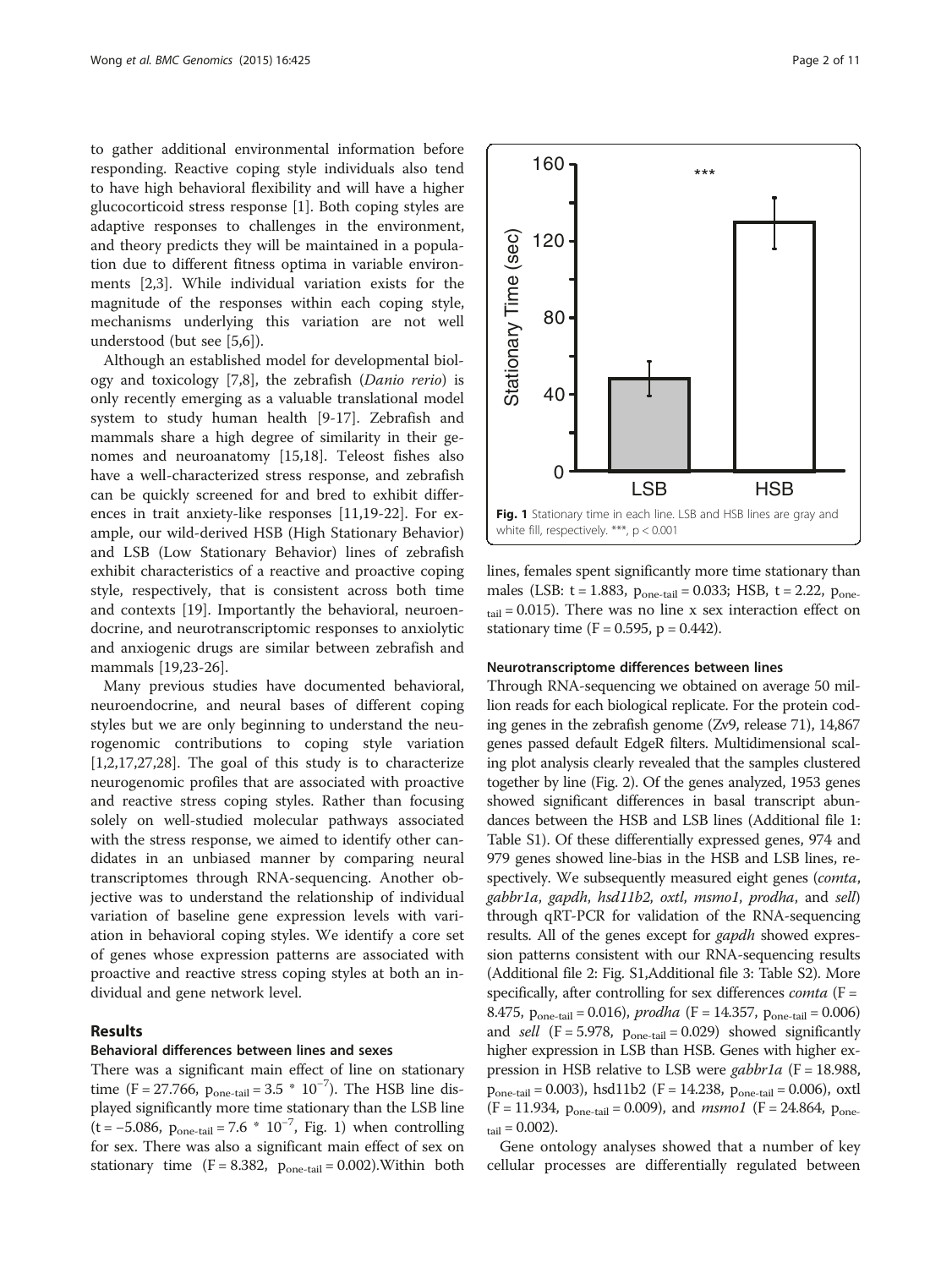<span id="page-2-0"></span>

the lines (Additional file [4:](#page-8-0) Table S3). In particular, for all genes identified as differentially expressed (Additional file [1](#page-8-0): Table S1), they are generally associated with interand intra-neuronal communication, translation, T cell mediated immunity, and oxidation-reduction processes. After accounting for direction of expression, there are a number of gene ontology terms overrepresented in each line. Genes with higher expression in the LSB line are generally associated with protein metabolic process (e.g. translation), regulation of the cell cycle, and ribosomal proteins (Additional file [4:](#page-8-0) Table S3). Interestingly, genes showing HSB biased expression are associated with synaptic transmission, response to gonadotropin and purinecontaining compound, cell adhesion, and transmembrane transporter activity (Additional file [4](#page-8-0): Table S3).

#### Weighted Gene Coexpression Network Analyses

The use of weighted gene coexpression network analysis (WGCNA) in transcriptome studies serves to characterize gene coexpression networks and serves as an alternative method to identify genes associated with a trait (e.g. line differences) [\[29,30](#page-9-0)]. WGCNA analysis revealed that the neural transcriptome can be parceled into 30 modules of similarly coregulated genes (Fig. [3](#page-3-0), Additional file [5:](#page-8-0) Table S4). Three modules were significantly associated with line differences (antiquewhite 3,  $p = 0.001$ ; cyan,  $p = 0.03$ ; blue, p = 0.01), but only the antiquewhite3 module remained significant after a Benjamini-Hochberg correction [[31](#page-9-0)]. The antiquewhite3 module consists of 4788 genes (Additional file [5:](#page-8-0) Table S4). Gene ontology analysis shows that these genes are associated with metabolic, catalytic and lipid biosynthesis (Additional file [6:](#page-8-0) Table S5). To assess if genes more central to the antiquewhite3 network are more closely associated with line differences, we ran a Pearson

correlation and observed that there was a significant and positive correlation (r = 0.89, p <  $10^{-200}$ ) between gene significance for line and antiquewhte3 module membership.

#### Core set of genes distinguishing coping styles

Unsurprisingly, transcriptome-wide analyses identified many genes that were differentially regulated by line (see above). To narrow down the list to a core set of genes associated with coping style, we focused on behavioral phenotype and genes which were similarly differentially expressed in this study (Additional file [1](#page-8-0): Table S1) and our previous study assessing transcriptome effects of the anxiolytic drug fluoxetine in our HSB line fish [[24](#page-9-0)]. We identified 115 genes that showed differential expression between comparison groups in the two studies (Fig. [4](#page-3-0), Additional file [1](#page-8-0): Table S1), and they showed significant congruence of expression (Binomial test,  $p = 2.8 * 10^{-7}$ ). More specifically, 85 of the genes (74 %) showed a consistent direction of expression differences across experiments (i.e. higher in LSB for current experiment and also higher in LSB-like in previous experiment). Gene ontology analyses revealed that organic acid biosynthetic process  $(GO:0016053, p = 0.0329)$ , carboxylic acid biosynthetic process (GO:0046394,  $p = 0.0329$ ), fatty acid metabolic process (GO:0006631,  $p = 0.0127$ ) and fatty acid biosynthetic process (GO:0006633,  $p = 0.0472$ ) terms were significantly overrepresented.

Using a different analysis method, WGCNA, we identified genes in the antiquewhite3 module that were significantly associated with line differences (see above). To further narrow down the list of core genes associated with coping style, we compared the overlap of the gene lists generated by two different analysis methods in this study and our previous study [\[24](#page-9-0)]. We identified 62 genes that showed a common occurrence in all three lists (Fig. [4](#page-3-0), Additional file [1](#page-8-0): Table S1). These genes were associated with many organic acid biosynthetic processes including fatty acid metabolism (Table [1](#page-3-0)). Of note, WGCNA analyses demonstrated that genes associated with the GO term organic biosynthetic process and fatty acid metabolic process have low preservation between the HSB and LSB lines (Fatty acid metabolic process: Zsummary = 1.96, Fig. [5](#page-4-0); Organic acid biosynethic process: Zsummary = 0.75, Additional file [7](#page-9-0): Fig. S2).

#### Individual variation in gene expression and behavior

To more directly assess the precise nature of the relationship between gene expression and behavioral stress coping styles, we examined whether individual variation in stationary behavior is related to variation in gene expression (comta, gabbr1a, gapdh, hsd11b2, oxtl, msmo1, prodha, and sell) through qRT-PCR of independent biological samples. There was no significant correlation between expression of any gene and stationary behavior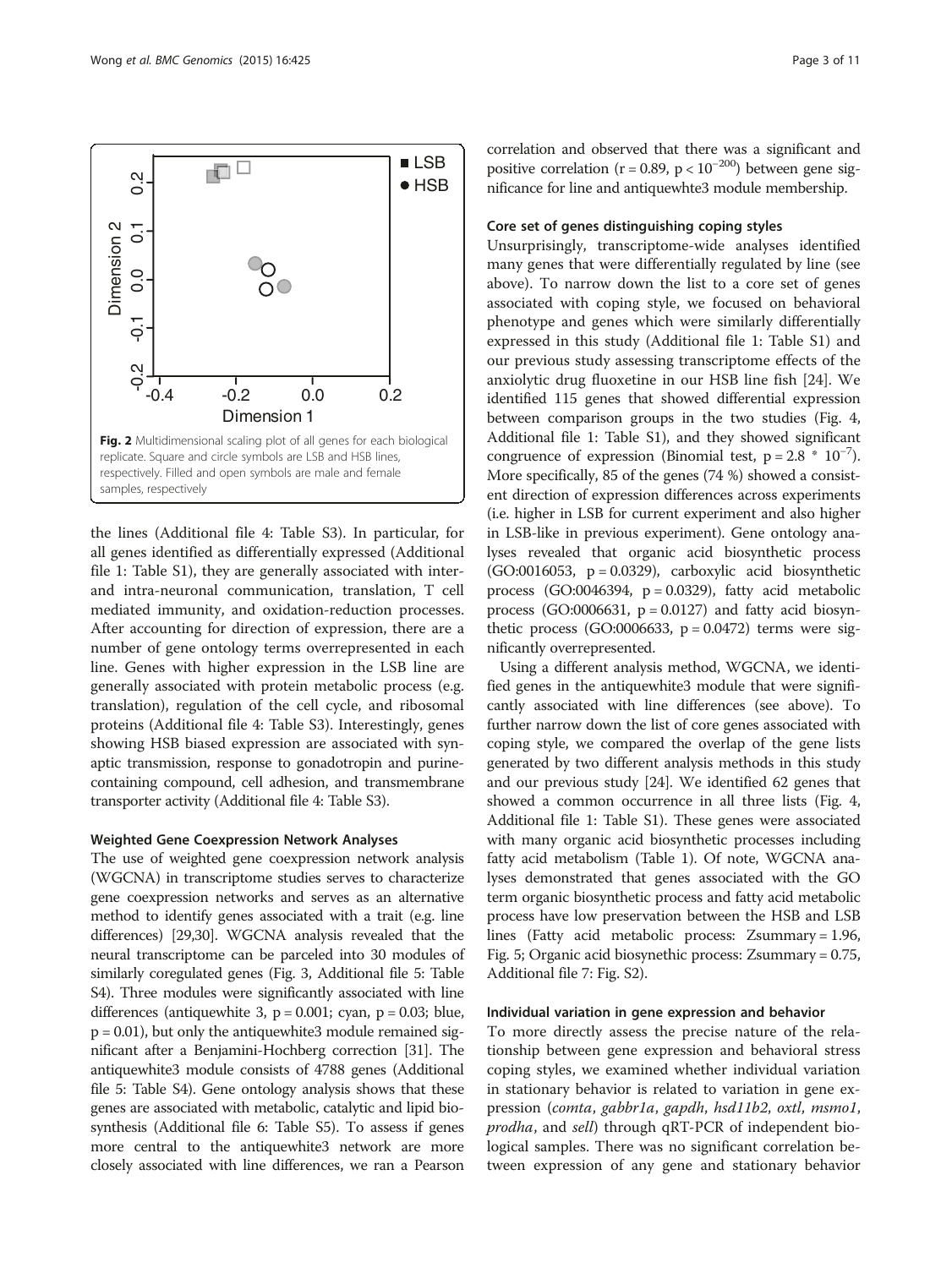<span id="page-3-0"></span>

exhibited by individual fish across both lines ( $\chi$ 2 < 1.7, p > 0.19). We observed, however, line-specific correlations between stationary time and presumed baseline gene expression levels (Additional file [8](#page-9-0): Table S6). In the LSB line, there was a significant positive correlation between stationary time and the expression of msmo1 and hsd11b2, but a negative correlation with *gabbr1a* (Additional file [8](#page-9-0): Table S6). The HSB line, however, showed a different pattern such that there was a significant positive correlation in oxtl expression but a negative relationship with gapdh and stationary time (Additional file [8:](#page-9-0) Table S6).



## **Discussion**

Coping with stress involves the modulation of a variety of neural and physiological processes in the brain, which results in behavioral displays. Exploratory activity in novel or stressful environments is a distinguishing characteristic between reactive and proactive coping styles [[1,2\]](#page-9-0). The HSB line showed a significantly higher

| Table 1 Gene ontology analysis of 62 genes found associated |
|-------------------------------------------------------------|
| with coping style differences across analysis methods and   |
| experiments                                                 |

| Gene Ontology |                                                    |            |              |  |
|---------------|----------------------------------------------------|------------|--------------|--|
| Category      | Term                                               | ID         | p-value      |  |
| <b>BP</b>     | monocarboxylic acid<br>metabolic process           | GO:0032787 | $3.01F - 03$ |  |
| <b>BP</b>     | small molecule biosynthetic<br>process             | GO:0044283 | 406F-02      |  |
| <b>BP</b>     | organic acid biosynthetic<br>process               | GO:0016053 | 1.85F-02     |  |
| <b>BP</b>     | carboxylic acid biosynthetic<br>process            | GO:0046394 | 1.85F-02     |  |
| <b>BP</b>     | monocarboxylic acid<br>biosynthetic process        | GO:0072330 | $1.11F - 02$ |  |
| <b>BP</b>     | cellular lipid metabolic process                   | GO:0044255 | 3.95F-03     |  |
| <b>BP</b>     | fatty acid metabolic process                       | GO:0006631 | $5.71F - 04$ |  |
| <b>BP</b>     | very long-chain fatty acid<br>metabolic process    | GO:0000038 | 4.98F-02     |  |
| <b>BP</b>     | lipid biosynthetic process                         | GO:0008610 | $4.03F - 03$ |  |
| <b>BP</b>     | fatty acid biosynthetic process                    | GO:0006633 | 3.86F-03     |  |
| <b>BP</b>     | very long-chain fatty acid<br>biosynthetic process | GO:0042761 | 4.98F-02     |  |

BP, Biological Process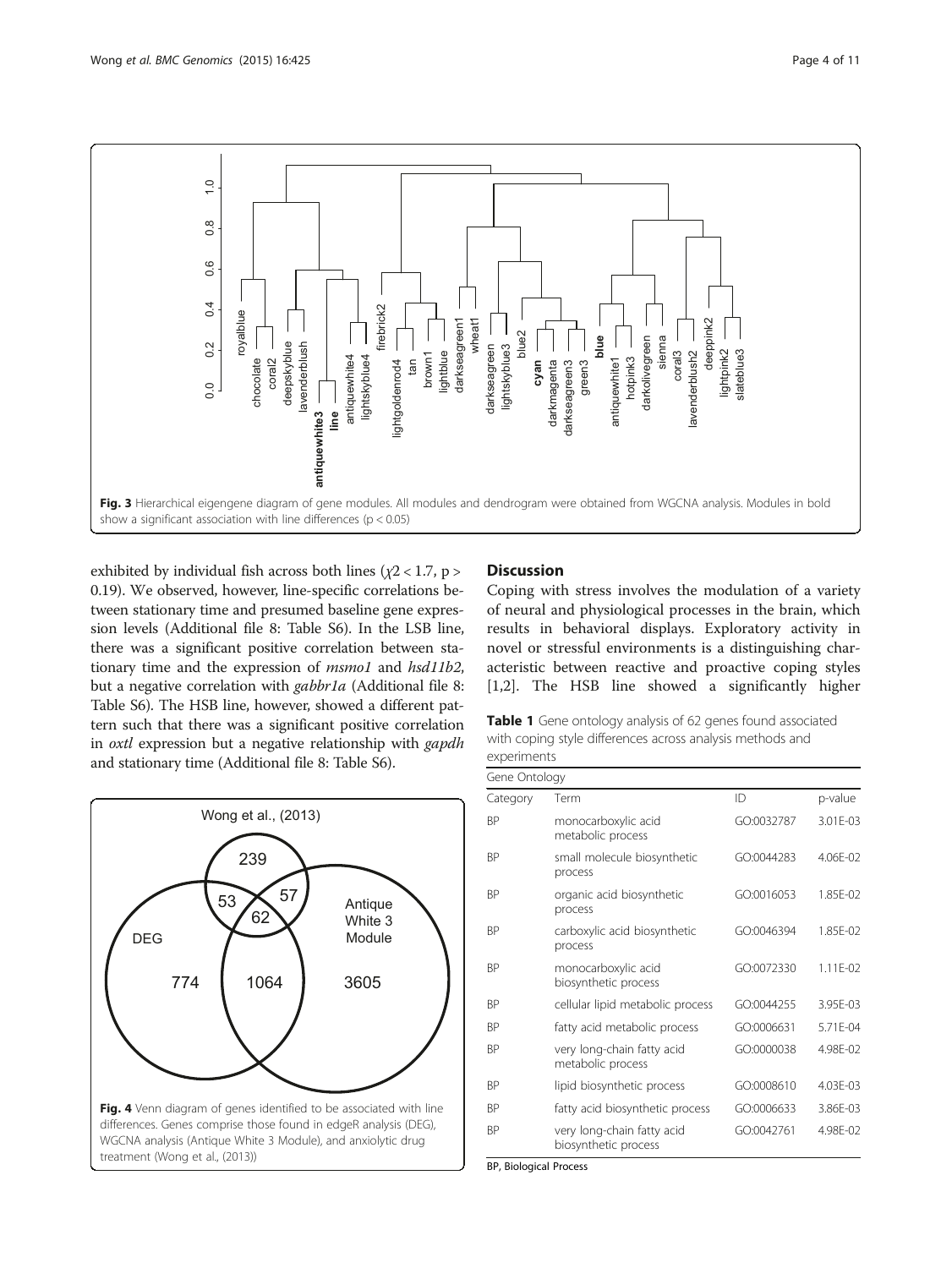duration of stationary time (i.e. time frozen) than the LSB line (Fig. [1](#page-1-0)) in the open field test, which is consistent with previous studies from this laboratory [\[19,32](#page-9-0)]. Higher exploratory activity in the open field test and lower freezing time in other anxiety-related behavioral paradigms is indicative of an animal that is proactively coping with stress (i.e. less anxious  $[1,2,27]$  $[1,2,27]$ ). We have also previously shown that behavioral differences between the HSB and LSB lines are consistent over a variety of other behavioral paradigms [[19](#page-9-0)] including the

open field test and stationary time measurement used in the current study. Thus, our behavioral results suggest our lines differ in stress coping styles and do not represent a selection artifact on only general activity levels. It is noteworthy that many previous studies on anxiety-like behaviors and stress coping have used selection lines or strains in rodents and teleosts that are highly inbred [[26,33-38\]](#page-9-0). Consequently there is likely a loss of phenotypic and genetic variation compared to individuals in the wild [[1,39,](#page-9-0)[40\]](#page-10-0) including zebrafish [\[41](#page-10-0)], which may hinder detection of naturally occurring genetic mechanisms. Our zebrafish lines originated from approximately 200 wild caught individuals and were bidirectionally selected for differences in stationary behavior. Given that the zebrafish used in this study are only six and seven generations removed from the wild, it creates opportunities to identify genes associated with stress coping styles from a genetic background that is more similar to natural genetic variation in the wild.

Studies have shown that stress coping styles (i.e. anxiety-related behavioral responses) differ across strains despite being reared in similar conditions and exposed to the same testing paradigm, suggesting that genetic variation appears to play a key role in coping with stress. We identified 1953 genes that are differentially expressed between lines. Our results are consistent with previous studies documenting the involvement of GABAergic [[42](#page-10-0)-[44\]](#page-10-0), nonapeptides [[45,46](#page-10-0)], and glucocorticoid [[47](#page-10-0)-[51](#page-10-0)] neurotransmitter and molecular pathways in physiological and behavioral responses to stress. It should be emphasized that our fish did not experience a stressor prior to tissue collection for the RNA-sequencing results. This likely explains why we did not detect more differences in genes associated with the stress response between the lines. Regardless, of the genes showing significant differential expression by line, they support our behavioral results that the HSB and LSB lines are exhibiting the reactive and proactive stress-coping styles, respectively.

In addition to demonstrating the involvement of several well-documented molecular pathways associated with stress, we simultaneously assessed the association with other pathways in an unbiased manner. Using a gene ontology analysis on all 1953 differentially expressed protein-coding genes indicated that a variety of biological, molecular, and cellular properties are involved in distinguishing the coping styles (Additional file [4](#page-8-0): Table S3). Of particular note is the overrepresentation of genes associated with the immune response and translation-related processes. The influences of cortisol and stress on the immune system are well documented [[52](#page-10-0)]. As reactive coping style individuals are generally characterized by having a more pronounced endocrine stress response [\[1](#page-9-0)], we predict that the differences in genes associated with immunity are a consequence rather than a causal mechanism of

<span id="page-4-0"></span>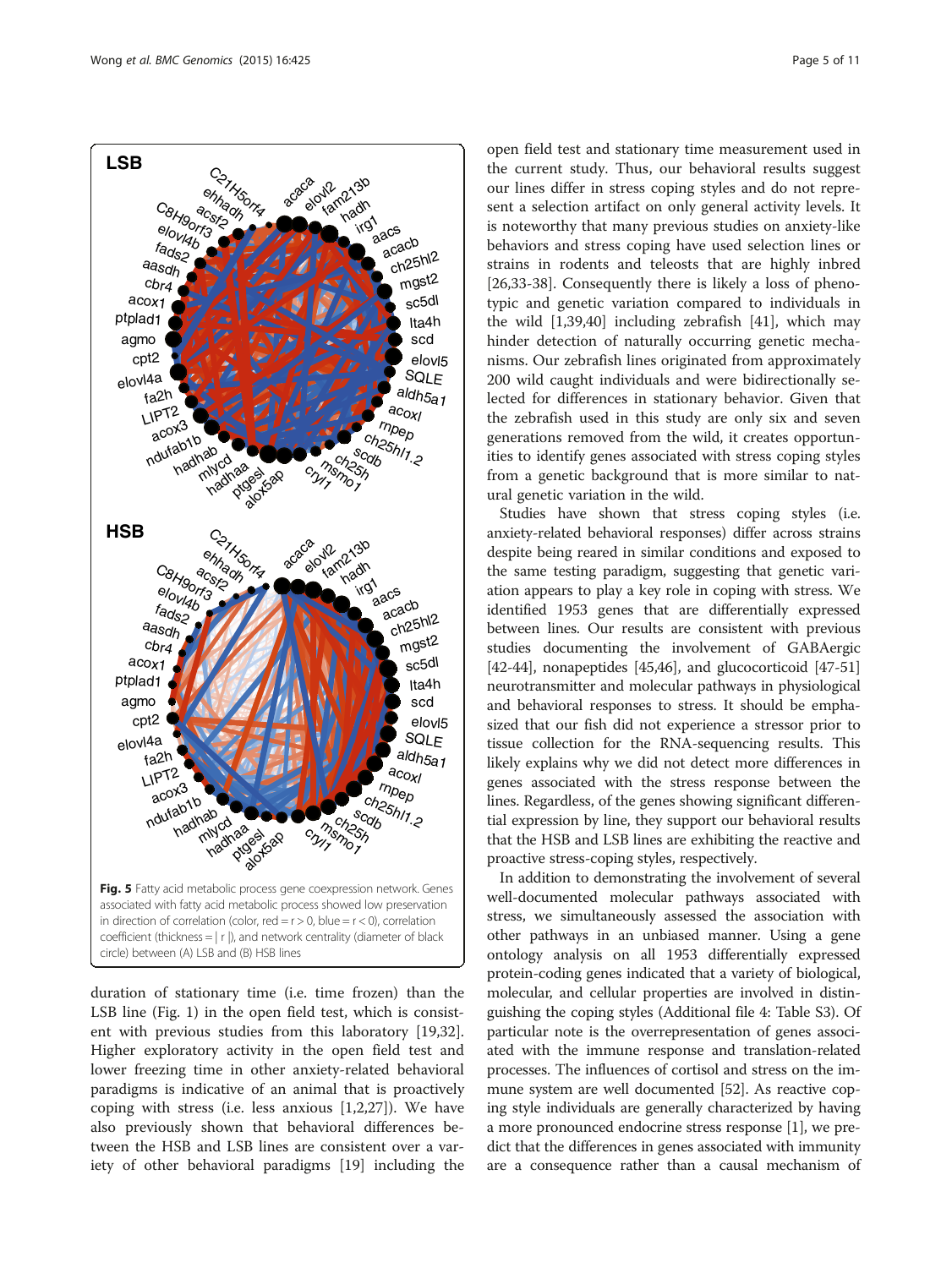variation in stress coping. One noteworthy result includes that many differentially expressed genes were associated with the processes of translation and, synaptic activity and plasticity. Previous studies have shown that synaptic plasticity is important for learning and glucocorticoidmediated increases in protein synthesis in the brain facilitates memory [[53](#page-10-0),[54](#page-10-0)]. Proactive coping style individuals rely heavily on previously ingrained memories (e.g. low behavioral flexibility) whereas reactive coping style individuals (e.g. high behavioral flexibility) will quickly learn and adapt to an environment when exposed to a stressor [[27](#page-9-0)]. We observed that the LSB line (e.g. proactive) has higher basal expression of genes associated with protein synthesis and the HSB line (e.g. reactive) has higher expression of genes associated with synaptic plasticity and activity. We believe these results represent, in part, the molecular predispositions that facilitate the hypothesized differences in learning and memory between the HSB and LSB lines.

The LSB and HSB lines also showed differences in expression for genes associated with metabolic processes (e.g. oxidation-reduction, fatty acid metabolic and organic acid biosynthetic process, Additional file [4](#page-8-0): Table S3). This is confirmed using WGCNA as an alternative analysis method to identify genes associated with line differences. The antiquewhite3 module showed overrepresentation of genes associated with small molecule and lipid metabolism (Additional file [6:](#page-8-0) Table S5). Furthermore, comparing across different analysis methods and experiments showed that the overlapping 62 gene set is associated with fatty acid metabolic activity (Additional file [1:](#page-8-0) Table S1). Changes in oxidation-reduction chemical processes are characteristic of oxidative stress [\[55](#page-10-0)]. Handling oxidative stress in the brain is a relatively recently described mechanism associated with anxiety and stress coping [[55](#page-10-0)-[57\]](#page-10-0). In particular glyoxalase, glutathione peroxidase and other genes in the oxidative stress pathway have been strongly linked to anxiety [[58\]](#page-10-0). In this study, glyoxalase 1 and glutathione peroxidase showed significant differences in expression between our zebrafish lines (Additional File [1](#page-8-0): Table S1). Unexpectedly, we observed glyoxalase 1 expression patterns to be opposite of what was documented in other studies, but other molecular mechanisms may be compensating [\[56](#page-10-0)]. Furthermore one consequence of oxidative stress is the breakdown of lipids (fatty acid metabolism – lipid peroxidation [[59\]](#page-10-0)). While the current study did not directly measure reactive oxygen species or lipid peroxidation products, we did observe changes in the expression of genes associated with lipid and fatty acid metabolic activity between the lines. It is plausible that the observed regulation of genes linked to lipid breakdown or synthesis could be due to oxidative stress. Taken together, these findings suggest that the HSB and LSB lines may differ in their oxidative stress load capacities. We hypothesize

that possessing a proactive or reactive stress coping style may be due to the brain's capability to handle oxidative stress.

Proactive and reactive stress coping styles are two qualitatively different responses to stressors observed in a variety of species. In addition to a relative bimodal distribution of coping styles in a population, there is also between-individual variation in the magnitude of the stress response within a coping style [\[1,5](#page-9-0)]. The genomic contribution to population and individual level variation in stress coping style is only beginning to be characterized (see [[6,20](#page-9-0),[24](#page-9-0),[60](#page-10-0)] for zebrafish examples). Previous studies have identified genes associated with a particular coping style, but how these genes contribute to population or individual level variation is unknown (but see [[6\]](#page-9-0)). Through comparing data generated in the current as well as our previous pharmacological study, we identified a core set of 115 genes - whose functions are associated with fatty acid and metabolic and organic acid biosynthetic processes - that contribute to line level differences in stress coping styles. Intriguingly, the genes comprising fatty acid metabolic and organic acid biosynthetic process gene ontology terms showed low gene network preservation between lines (Fig. [5](#page-4-0), Additional file [7](#page-9-0): Fig. S2). This suggests that there is line specific gene coregulation of these two processes. Specifically, for both fatty acid metabolic and organic acid biosynthetic processes, the HSB line (reactive coping style) showed reduced coregulation across approximately half of the genes. Variation in coregulation of these genes might be a mechanism contributing to the approximate bimodal distribution of coping styles in a species. Variation in a variety of other behaviors has been attributed to changes in the coregulation of suites of genes [\[61-65](#page-10-0)]. Future studies should explore more precisely how changes in these gene networks modulate stress coping behavior.

To assess potential mechanisms contributing to interindividual variation in stress coping, we examined the relationship between the expression of select genes and the amount of stationary behavior within each line. We selected eight genes (comta, gabbr1a, gapdh, hsd11b2, oxtl, msmo1, prodh1a, and sell) because they were differentially expressed between the lines or were previously associated with stress or anxiety-related behaviors in other studies [\[20,](#page-9-0)[44,47,66,67\]](#page-10-0). Within each line, many genes showed no significant correlation between expression and stationary time, potentially because these genes have threshold effects on stationary behavior. The LSB fish showed a significant correlation between expression of gabbr1a, msmo1, and hsd11b2 and stationary behavior. Surprisingly, gabbr1a, msmo1, and hsd11b2 showed no significant correlation in the HSB line but oxtl and *gapdh* were significantly correlated with stationary time.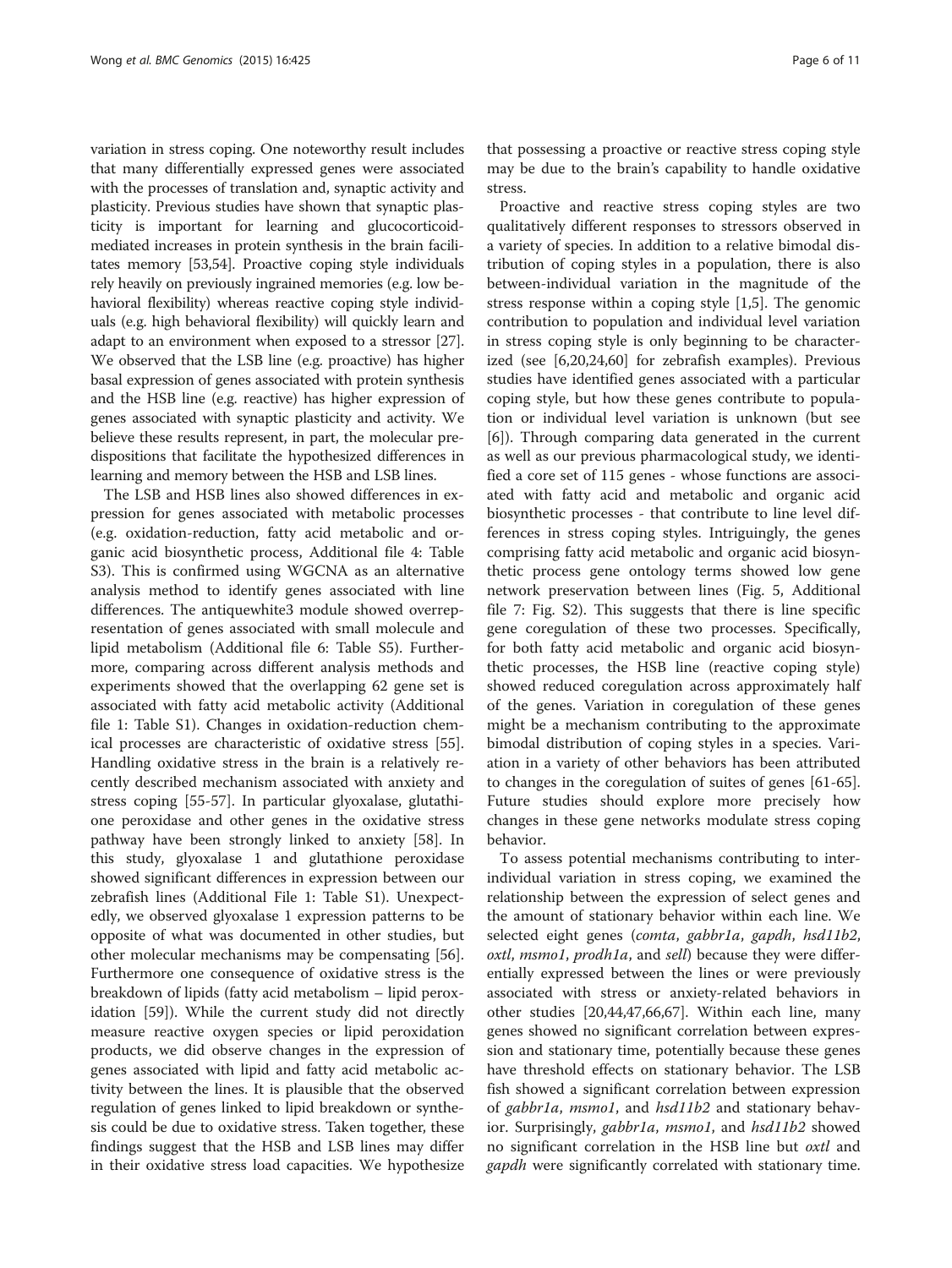Although we cannot determine the direction of causality from our study, we expect that the expression of the five genes can be used to predict the behavioral display. Given that many immediate early genes (class of genes encoding transcription factors that are rapidly transcribed with cellular activity; none of the eight genes analyzed are classified as immediate early genes) show peak transcript levels at 30 min. of stimulus exposure [[68,69\]](#page-10-0), our 5 min. behavioral trial likely does not give sufficient time for large changes in gene expression. Hence, we are likely measuring baseline expression levels of each gene and these levels can predict the amount of stationary time in an open field test (i.e. magnitude of the behavioral stress response). Overall, our results suggest that the variation in the behavioral stress response may be controlled by different molecular mechanisms within each line.

To our knowledge, only one other study has explored mechanisms of stress coping in zebrafish at the genomic scale [\[6](#page-9-0)]. We identified 215 genes that were similarly differentially regulated between our study and Rey et al. (2013). This, however, is not a greater number of common differentially regulated genes than expected by chance (hypergeometric test,  $p = 0.6$ ). It is possible that we are observing independent molecular mechanisms that contribute to the same behavioral display. As our study utilized recently wild-derived selectively bred lines whereas Rey et al. behaviorally screened a commercial population to identify proactive and reactive stress coping styles, it suggests that different genetic architectures can lead to the same phenotype. Although it is outside the scope of the current study to explore across other taxa, our study provides a basis for such meta-analyses. For example, evidence from both the current and our previous pharmaceutical manipulation studies suggest that fatty acid metabolic processes may be key mechanisms for stress coping. Future studies should examine the role of fatty acids in stress coping in other species.

# Conclusions

The behavioral and physiological responses to stressors vary within a species, but nonetheless are considered adaptive in a natural context. The proactive and reactive stress coping styles are found in a diverse range of animal taxa suggesting stress coping styles are highly conserved. It is uncertain if the underlying proximate mechanisms are similarly conserved or if independent mechanisms can generate the same phenotype. In this study we i) identify genes associated with stress coping styles, ii) characterize differences in gene coexpression networks and iii) characterize differences in line-specific regulation of gene expression related to the magnitude of behavioral displays. Differences in basal whole brain neurotranscriptomic states between lines might explain the observed behavioral

differences. Individuals from the proactive coping style line (LSB) had increased expression of genes associated with translation (e.g. amino acid metabolism and ribosomal proteins). Reactive coping style individuals (HSB) showed upregulation of genes linked to inter- and intraneuronal communication and response to gonadotropin stimulus. Ultimately, through comparisons across studies from our laboratory, we identify a core set of 115 genes that differentiates coping styles. This core set of genes shows a significant congruence in the direction of expression between the two studies (i.e. elevated expression in the proactive coping style line (LSB) is similarly elevated in the pharmacologically induced proactive coping style (anxiolytic-treated fish [\[24\]](#page-9-0))), which suggests these genes are not artifacts of our selection procedure or drug effects. These genes represent fatty acid metabolic and organic acid biosynthetic processes, which may be key processes mediating differences in stress coping styles. These cellular processes may be more broadly linked to oxidative stress and neurometabolism, two processes that warrant further investigation on their precise roles in coping with stress.

#### Methods

In this study we conducted two separate experiments. The first experiment's goal was to identify differentially expressed genes and characterize the neurogenomic states between lines of zebrafish that we have previously shown to differ in stress coping styles [[19](#page-9-0)]. More specifically for each line (LSB and HSB) we generated one cohort where we behaviorally tested 56 fish to confirm behavioral differences between our lines. Three weeks later we collected whole-brain tissue from 40 different fish of the same cohort that were immediately sacrificed after capturing from their home tank and did not undergo a behavioral test (see below for exception). These subjects underwent RNA-sequencing. In the second experiment, the goal was to further elucidate the direction of relationship between select genes (identified in first experiment) and stationary behavior. We behaviorally tested 18 additional fish from each line and extracted whole-brain tissue immediately following a behavioral trial. Using quantitative reverse-transcriptase PCR, we subsequently assessed the correlation between individual variation of gene expression and stationary time. See below for additional methodological descriptions.

#### Behavioral assay

To quantify behavioral stress-coping styles, we utilized the open field test adapted for zebrafish six generations removed from the wild progenitor fish and used previously in our laboratory [\[19,32,](#page-9-0)[70\]](#page-10-0). All fish were maintained in mixed sex 100-liter tanks on a recirculating filtration system at 28 °C with a 12:12 light dark cycle and fed daily. Briefly, we exposed individual male and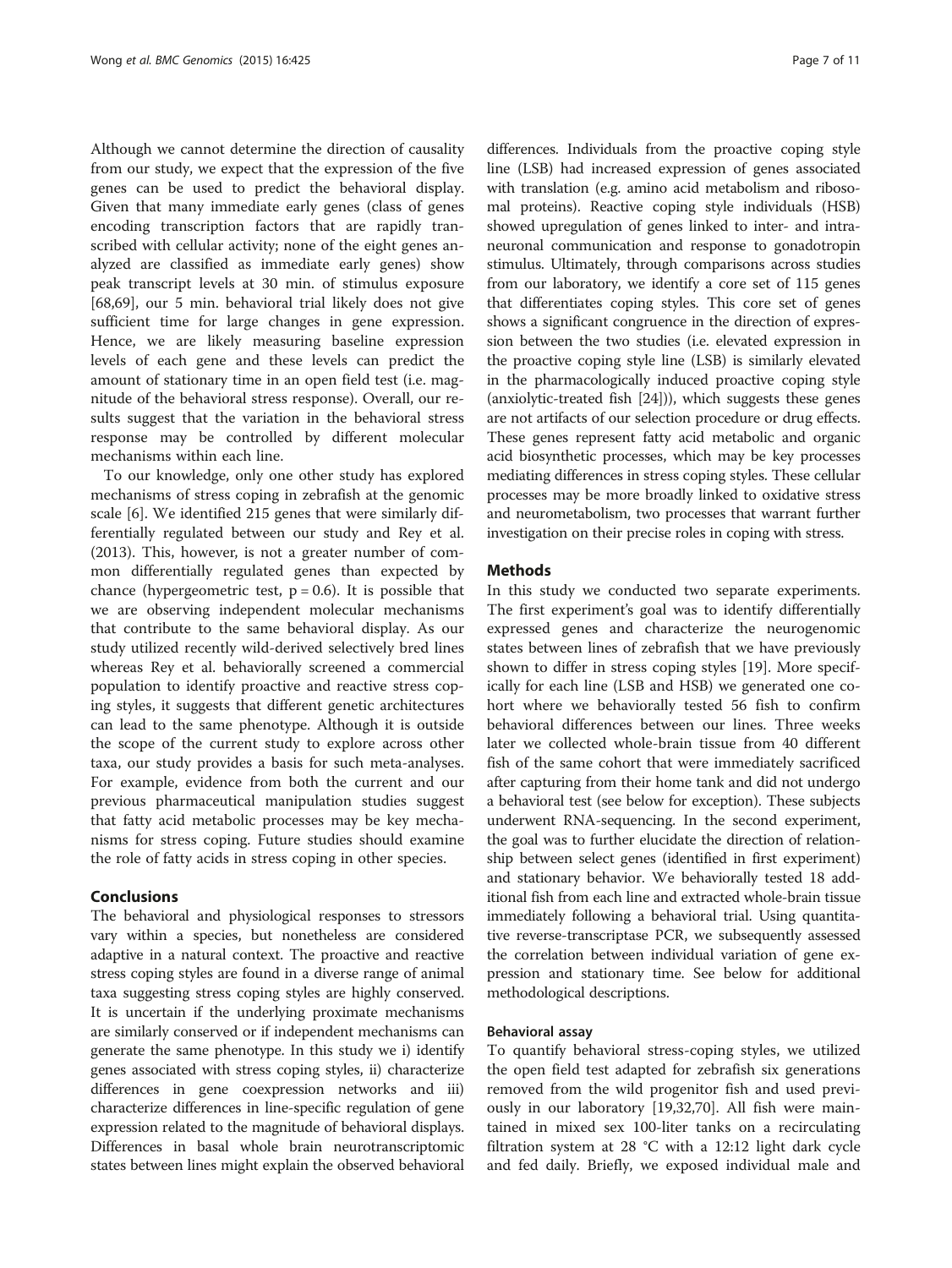female fish from the HSB  $(n = 56)$  and LSB  $(n = 56)$  lines to a 30 x 30 x 10 cm (width x length x height) arena filled with four liters of aquarium system water (water used to house fish). For the 5-min. trial we recorded the amount of time spent stationary (moving less than 0.1 cm/s) using automated software (TopScan Lite, Reston, VA, USA). For 18 fish of each line, which were seven generations removed from the wild progenitor fish, we immediately sacrificed after the behavioral assay and prepared for quantitative reverse transcriptase PCR analysis (see below). We assessed differences in stationary time using a general linear model with sex and line as cofactors (SPSS version 20). From our previous study, we predicted that the HSB and females will have higher stationary times than the LSB and males, respectively. Consequently, we assessed statistical significance using one-tail p-values. All procedures and protocols in this study were approved by the North Carolina State University Institutional Animal Care and Use Committee.

#### Neurotranscriptome quantification by RNA-sequencing

We used HSB and LSB individuals six generations removed from the wild. All individuals  $(n = 40)$  for each line) were 17 weeks post-fertilization and sexually mature. Fish were removed from their home tanks and quickly sacrificed between 09:00 – 12:00. Sex and maturity were confirmed by visual inspection of gonads. Fish were quickly caught from their home tanks, immediately decapitated, and the brains removed in under 3 min. following decapitation. Brains were stored in RNAlater (Ambion, Austin TX) at 4 °C overnight and then stored at −80 °C until RNA extraction. Due to limited numbers of fish in the HSB and LSB lines, 15 of the individuals we sampled from each of these lines had undergone behavioral testing three weeks prior (see above).

We used our previously established protocols for RNA extraction and RNA-sequencing [\[24](#page-9-0)[,70](#page-10-0)]. Briefly, we extracted RNA from 80 individuals (40 individuals of each line) using RNeasy Plus Mini Kit (Qiagen). As the goal of this part of the experiment was to assess a general effect of coping style on the transcriptomes, for each line we pooled one microgram of total RNA from 10 same sex individuals into one biological replicate. This resulted in four biological replicates for each line (two each for males and females). RNA quality was assessed with an Agilent 2100 Bioanalyzer (Agilent) and all samples had RNA integrity numbers (RIN) above 8.0. We followed the manufacturer's protocol for cDNA library preparation (TruSeq RNA Sample Prep V2, Illumina) and submitted our samples to the Genomic Sciences Laboratory at North Carolina State University for 72 bp single-end RNA sequencing (Illumina GAIIx). We combined reads across all lanes that passed default quality control filters, which resulted in an average of 50 million reads per biological replicate. This data is accessible through NCBI's Gene Expression Omnibus [GEO: GSE61108]. We aligned the reads to the Danio rerio genome (assembly Zv9 [[15](#page-9-0)], release 71) using GSNAP [[71\]](#page-10-0) with default parameters. We used HTSeq to quantify the number of reads aligned to each gene using the "union" mode. We employed a two-factor design using EdgeR [\[72](#page-10-0)] to assess differential expression of proteincoding genes between the lines with sex as a cofactor. We used gProfiler [[73](#page-10-0),[74](#page-10-0)] to determine significantly over-enriched gene ontology (GO) terms. We utilized the default false discovery rate (FDR) corrections in both EdgeR and gProfiler. Statistical significance was defined as pFDR-corrected < 0.05.

#### Gene Coexpression Network Analysis

Using normalized expression counts from all the genes that underwent differential expression analysis in edgeR, we characterized gene expression network dynamics. The analyses utilized an open-source software, weighted gene co-expression network analysis (WGCNA [\[29](#page-9-0)]). WGCNA clusters together highly correlated genes into modules (arbitrarily given a color named by the software package), which can then be used to assess a variety of attributes (see [[29](#page-9-0)] and references within for full details). Our goal was to identify modules associated with line differences. WGCNA analysis revealed that one of the LSB line female biological replicates was an outlier and we removed that sample from all WGCNA analyses. To identify modules associated with line, we ran WGCNA using the seven biological replicate pools. Subsequently, within modules that passed FDR correction, we assessed the relationship between gene significance for line and module membership. Module membership represents the correlation of the module eigengene and the gene expression profile and is used as a proxy for measuring how central the gene is within the module (see [\[29](#page-9-0)] for more details).

We ran separate WGCNA analyses for each line to assess the preservation of genes assigned to the gene ontology terms fatty acid metabolic process (GO: 0006331) and organic acid biosynthetic process (GO: 00016053) between HSB and LSB. We selected these gene ontology terms because they were significantly over-enriched from a shared gene list identified by comparing across the current and our previous experiment [[24\]](#page-9-0) and were parent terms. Analysis and visualization of the preservation of these genes between the lines followed an established protocol [[30,](#page-9-0)[70\]](#page-10-0). Briefly, we adjusted soft-threshold (β) values to ensure an approximate scale-free topology [[75](#page-10-0)], set the minimum module size to 30, dynamic tree cut height to 0.3 to ensure a larger number of genes in each module to assess intramodule dynamics, and used the default parameters for all other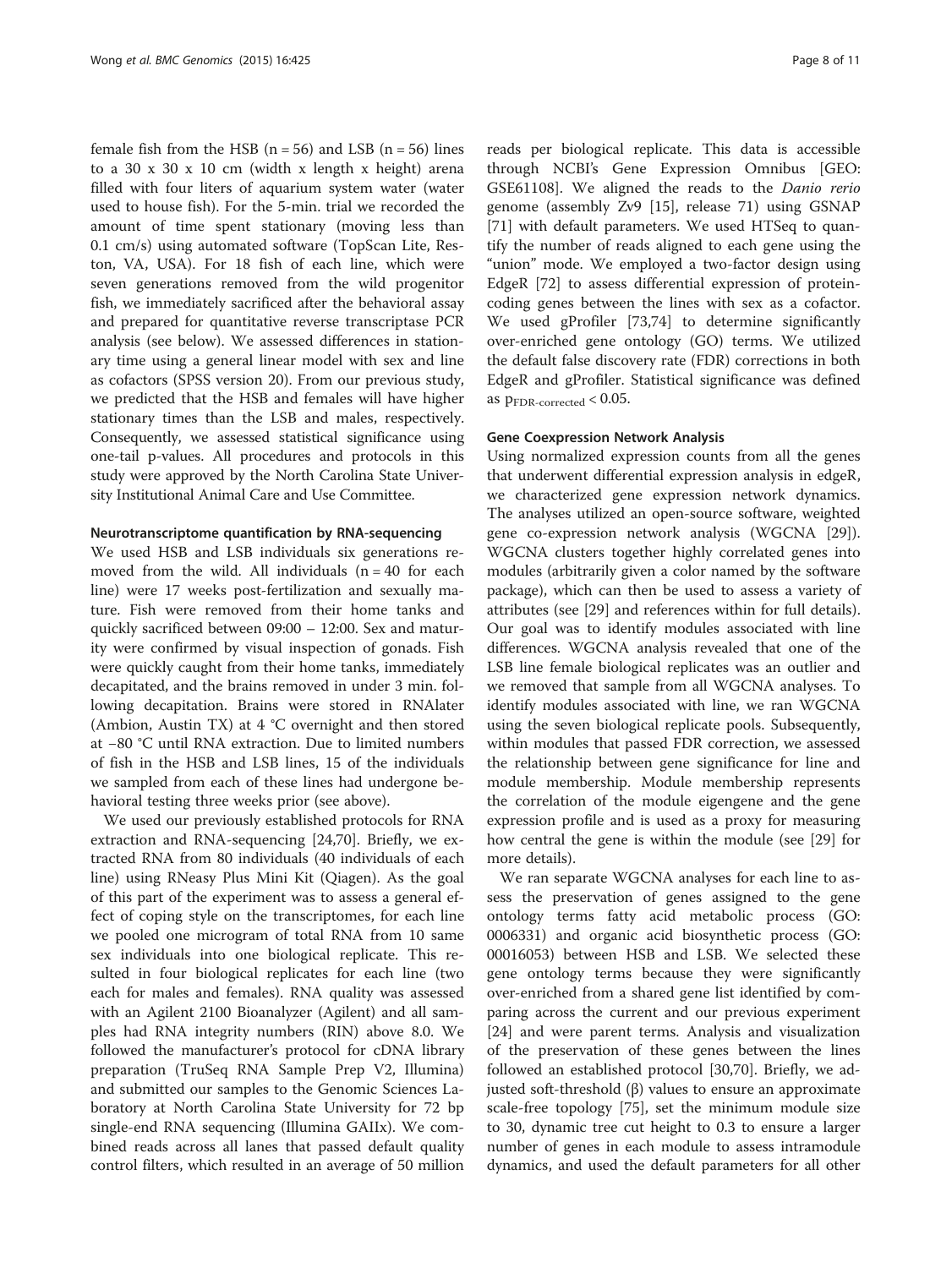<span id="page-8-0"></span>WGCNA settings. Module preservation statistics across line were conducted and defined as in [\[30\]](#page-9-0): Preservation Z-Summary scores greater than 10, between 10 and 2, and less than 2 are designated as strongly, moderately, and weakly preserved. Preservation Z-Summary is a composite summary statistic that includes measures of density and connectivity between networks and is used to measure the preservation of network properties within a module or set of genes between two networks (see [[30](#page-9-0)] for more details).

#### Identifying genes associated with stress-coping style

To identify a core set of genes associated with stresscoping style, we compared differentially expressed gene lists from different analysis methods in the current study with those from our previous pharmacological study [[24\]](#page-9-0). Briefly, in our pharmacological study we chronically administered an anxiolytic drug (fluoxetine, a selective serotonin reuptake inhibitor) to the HSB (e.g. reactive) line and measured changes in behavior and gene expression profiles. The drug effectively induced the alternative behavioral stress coping style in the HSB line (behaved similarly to LSB line, i.e. LSB (or proactive)-like). We used genes identified as significantly differentially expressed between lines using edgeR, genes that were in the antiquewhite3 module, and genes that were differentially expressed with an anxiolytic drug treatment. For genes that overlapped across the two experiments' lists, we used a binomial test to assess if genes up-regulated in the LSB line were also up-regulated with anxiolytic drug treatment in [[24\]](#page-9-0). As our pharmacological study administered a drug that is a selective serotonin reuptake inhibitor, we acknowledge that any identified overlapping genes may be limited to those modulated by the serotonergic system.

#### Quantitative reverse-transcriptase PCR

We performed quantitative reverse transcriptase PCR (qRT-PCR) on i) pooled samples used for RNA-sequencing for technical validation and ii) independent biological samples to assess relationship between behavior and gene expression. We selected the following genes because they show line differences in zebrafish from our RNAsequencing results or are associated with stress and anxiety-related behaviors in other species [\[20,](#page-9-0)[44,47,66,67](#page-10-0)]: comta (catechol-o-methyltransferase a), gabbr1a (gammaaminobutyric acid (GABA) B receptor, 1a), oxtl (oxytocinlike), *msmol* (methylsterol monooxygenase 1), *gapdh* (glyceraldehyde-3-phosphate dehydrogenase), hsd11b2 (hydroxysteroid 11-beta dehydrogenase 2), prodha (proline dehydrogenase (oxidase) 1a), sell (Selenoprotein L). Fish in ii) that underwent a behavioral assay were immediately sacrificed after open field testing (see above). Preparation, execution, and analysis of the qRT-PCR followed methods described previously [[24](#page-9-0)[,70\]](#page-10-0). Briefly, we homogenized tissue in Trizol (Invitrogen) and extracted the RNA through column filtration (RNeasy Plus Mini Kit, Qiagen). RNA (1 μg) was subsequently converted to cDNA (SuperScript III First-Strand Synthesis System for qRT-PCR, Invitrogen) and purified (Amicon Ultra −0.5 mL 30 K Centrifugal Filters, Millipore). We ran qRT-PCR reactions on an ABI 7900HT Fast Real-Time PCR system (Applied Biosystems) using SYBR Select (Applied Biosystems). Primers either spanned exon-exon junctions or the amplicon spanned two exons with an included intron region over 1 kilobase. Each sample was run in triplicate (see Additional file [9:](#page-9-0) Table S7 for primer sequences, amplicon lengths, and qRT-PCR reaction parameters). We normalized gene expression to an endogenous reference gene  $(ef1a)$ . Expression of  $efa$  has been shown to be stable across sex, age, and chemical treatment in zebrafish [\[76\]](#page-10-0). We used a general linear model with sex as a cofactor to assess differences in gene expression between the lines. We predicted that qRT-PCR patterns would follow those seen in the RNA-sequencing analysis and assess statistical significance using one-tailed p-values. We examined relationships between gene expression and stationary behavior using a generalized linear model with sex as a cofactor and gene expression as covariates. We determined significance with two-tailed p-values. Statistical analyses were performed in SPSS (version 20).

#### Availability of supporting data

The data sets supporting the results of this article are included within the article (and its additional files). Data is also accessible through NCBI's Gene Expression Omnibus [GEO:GSE61108].

#### Additional files

[Additional file 1: Table S1.](http://www.biomedcentral.com/content/supplementary/s12864-015-1626-x-s1.xlsx) Description of data: Quantification (counts per million) and statistical results of all genes that underwent edgeR differential expression analysis. Bold are genes that were also identified as differentially expressed with anxiolytic drug treatment [24]. Yellow cell color are genes associated with line differences by comparing different analysis methods (edgeR, WGCNA) and experiments (artificial selection, pharmacology).

[Additional file 2: Figure S1.](http://www.biomedcentral.com/content/supplementary/s12864-015-1626-x-s2.pdf) Description of data: Technical validation of gene expression of select genes. Gene expression as measured by qRT-PCR of select genes. Expression is normalized by expression of endogenous reference control, ef1a. LSB and HSB are gray and white bars, respectively. \*, p < 0.05; \*\*, p < 0.01.

[Additional file 3: Table S2.](http://www.biomedcentral.com/content/supplementary/s12864-015-1626-x-s3.pdf) Description of data: Statistical analysis of select genes for technical validation. General linear model included sex as a cofactor.

[Additional file 4: Table S3.](http://www.biomedcentral.com/content/supplementary/s12864-015-1626-x-s4.docx) Description of data: Gene ontology analysis of differentially expressed genes.

[Additional file 5: Table S4.](http://www.biomedcentral.com/content/supplementary/s12864-015-1626-x-s5.xlsx) Description of data: Module classification of recently wild-derived zebrafish transcriptomes.

[Additional file 6: Table S5.](http://www.biomedcentral.com/content/supplementary/s12864-015-1626-x-s6.pdf) Description of data: Gene ontology analysis of genes in antiquewhite3 module.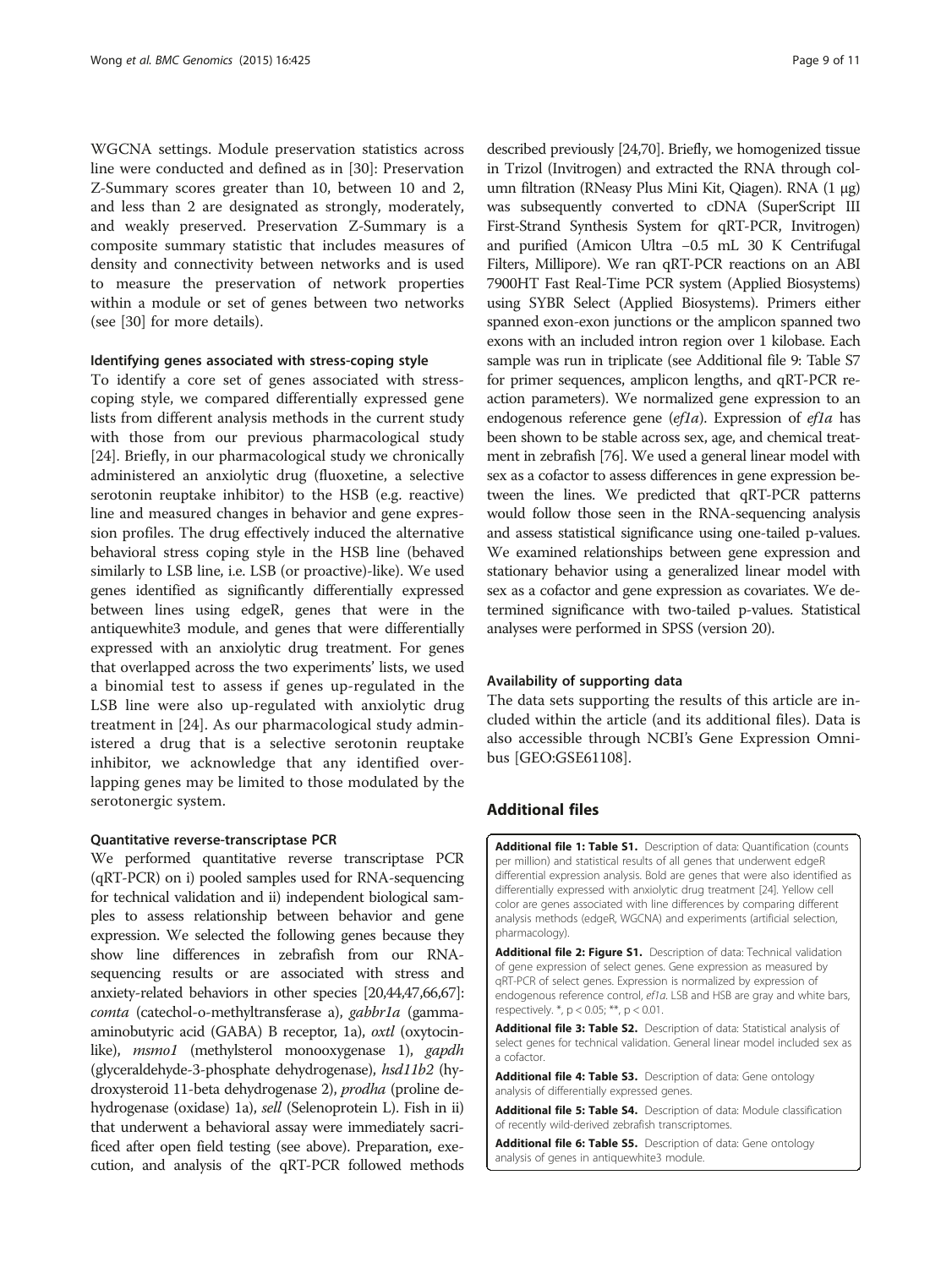<span id="page-9-0"></span>[Additional file 7: Figure S2.](http://www.biomedcentral.com/content/supplementary/s12864-015-1626-x-s7.pdf) Description of data: Organic acid biosynthetic process gene coexpression network. Genes associated with organic acid biosynthetic process showed low preservation in direction of correlation (color,  $red = r > 0$ , blue =  $r < 0$ ), correlation coefficient (thickness = | r |), and network centrality (diameter of black circle) between LSB and HSB lines.

[Additional file 8: Table S6.](http://www.biomedcentral.com/content/supplementary/s12864-015-1626-x-s8.pdf) Description of data: Correlation between gene expression and stationary behavior by line. Generalized linear model included sex as a cofactor and each gene's expression as covariates.

[Additional file 9: Table S7.](http://www.biomedcentral.com/content/supplementary/s12864-015-1626-x-s9.pdf) Description of data: qRT-PCR primer characteristics.

#### Competing Interests

The authors declare that they have no competing interests.

#### Authors' contributions

RYW helped design the study, collected and analyzed the data, and drafted the manuscript; MSL designed qPCR primers, conducted the qPCR for technical validation of the RNAseq, and helped draft the manuscript; JG helped design the study and draft the manuscript.

#### Acknowledgements

We thank Brad Ring and John Davis for assistance with fish husbandry. We are grateful to Cory Dashiell, Melissa McLeod, Katie Robertson, Christopher Gabriel, and Noffisat Oki for helpful discussions and technical assistance. This study received support from the National Institutes of Health (1R21MH080500) to J.G and from the University of Nebraska Omaha (Open Access Fund) to R.Y.W. This study is a contribution of the W.M. Keck Center for Behavioral Biology at North Carolina State University. The funders had no role in study design, data collection and analysis, decision to publish, or preparation of the manuscript.

#### Received: 16 February 2015 Accepted: 8 May 2015 Published online: 02 June 2015

#### References

- 1. Koolhaas JM, de Boer SF, Coppens CM, Buwalda B. Neuroendocrinology of coping styles: towards understanding the biology of individual variation. Front Neuroendocrinol. 2010;31(3):307–21.
- 2. Overli O, Sorensen C, Pulman KG, Pottinger TG, Korzan W, Summers CH, et al. Evolutionary background for stress-coping styles: relationships between physiological, behavioral, and cognitive traits in non-mammalian vertebrates. Neurosci Biobehav Rev. 2007;31(3):396–412.
- 3. Sih A, Bell A, Johnson JC. Behavioral syndromes: an ecological and evolutionary overview. Trends Ecol Evol. 2004;19(7):372–8.
- 4. American Psychiatric A. Diagnostic criteria from DSM-IV-TR. Washington, D.C: American Psychiatric Association; 2000.
- 5. Koolhaas JM, de Boer SF, Buwalda B, van Reenen K. Individual variation in coping with stress: a multidimensional approach of ultimate and proximate mechanisms. Brain Behav Evol. 2007;70(4):218–26.
- Rey S, Boltana S, Vargas R, Roher N, MacKenzie S. Combining animal personalities with transcriptomics resolves individual variation within a wildtype zebrafish population and identifies underpinning molecular differences in brain function. Mol Ecol. 2013;22(24):6100–15.
- 7. Grunwald DJ, Eisen JS. Headwaters of the zebrafish emergence of a new model vertebrate. Nat Rev Genet. 2002;3(9):717–24.
- 8. Peterson RT, Macrae CA. Systematic approaches to toxicology in the zebrafish. Annu Rev Pharmacol Toxicol. 2012;52:433–53.
- 9. Champagne DL, Hoefnagels CC, de Kloet RE, Richardson MK. Translating rodent behavioral repertoire to zebrafish (Danio rerio): relevance for stress research. Behav Brain Res. 2010;214(2):332–42.
- 10. Clark KJ, Boczek NJ, Ekker SC. Stressing zebrafish for behavioral genetics. Rev Neurosci. 2011;22(1):49–62.
- 11. Steenbergen PJ, Richardson MK, Champagne DL. The use of the zebrafish model in stress research. Prog Neuropsychopharmacol Biol Psychiatry. 2011;35(6):1432–51.
- 12. Gerlai R. Using zebrafish to unravel the genetics of complex brain disorders. Curr Top Behav Neurosci. 2012;12:3–24.
- 13. Maximino C, de Brito TM, da Silva Batista AW, Herculano AM, Morato S, Gouveia Jr A. Measuring anxiety in zebrafish: a critical review. Behav Brain Res. 2010;214(2):157–71.
- 14. Stewart A, Gaikwad S, Kyzar E, Green J, Roth A, Kalueff AV. Modeling anxiety using adult zebrafish: a conceptual review. Neuropharmacology. 2012;62(1):135–43.
- 15. Howe K, Clark MD, Torroja CF, Torrance J, Berthelot C, Muffato M, et al. The zebrafish reference genome sequence and its relationship to the human genome. Nature. 2013;496(7446):498–503.
- 16. Stewart AM, Braubach O, Spitsbergen J, Gerlai R, Kalueff AV. Zebrafish models for translational neuroscience research: from tank to bedside. Trends Neurosci. 2014;37(5):264–78.
- 17. Parker MO, Brock AJ, Walton RT, Brennan CH. The role of zebrafish (Danio rerio) in dissecting the genetics and neural circuits of executive function. Frontiers in neural circuits. 2013;7:63.
- 18. Friedrich RW, Jacobson GA, Zhu P. Circuit neuroscience in zebrafish. Current biology : CB. 2010;20(8):R371–81.
- 19. Wong RY, Perrin F, Oxendine SE, Kezios ZD, Sawyer S, Zhou LR, et al. Comparing behavioral responses across multiple assays of stress and anxiety in zebrafish (Danio rerio). Behaviour. 2012;149(10–12):1205–40.
- 20. Drew RE, Settles ML, Churchill EJ, Williams SM, Balli S, Robison BD. Brain transcriptome variation among behaviorally distinct strains of zebrafish (Danio rerio). BMC Genomics. 2012;13:323.
- 21. Barton BA. Stress in fishes: a diversity of responses with particular reference to changes in circulating corticosteroids. Integr Comp Biol. 2002;42(3):517–25.
- 22. Wendelaar Bonga SE. The stress response in fish. Physiol Rev. 1997;77(3):591–625.
- 23. Stewart A, Wu N, Cachat J, Hart P, Gaikwad S, Wong K, et al. Pharmacological modulation of anxiety-like phenotypes in adult zebrafish behavioral models. Prog Neuropsychopharmacol Biol Psychiatry. 2011;35(6):1421–31.
- 24. Wong RY, Oxendine SE, Godwin J. Behavioral and neurogenomic transcriptome changes in wild-derived zebrafish with fluoxetine treatment. BMC Genomics. 2013;14:348.
- 25. Cachat J, Stewart A, Grossman L, Gaikwad S, Kadri F, Chung KM, et al. Measuring behavioral and endocrine responses to novelty stress in adult zebrafish. Nat Protoc. 2010;5(11):1786–99.
- 26. Egan RJ, Bergner CL, Hart PC, Cachat JM, Canavello PR, Elegante MF, et al. Understanding behavioral and physiological phenotypes of stress and anxiety in zebrafish. Behav Brain Res. 2009;205(1):38–44.
- 27. Coppens CM, de Boer SF, Koolhaas JM. Coping styles and behavioural flexibility: towards underlying mechanisms. Philos Trans R Soc Lond B Biol Sci. 2010;365(1560):4021–8.
- 28. Sorensen C, Johansen IB, Overli O. Neural plasticity and stress coping in teleost fishes. Gen Comp Endocrinol. 2013;181:25–34.
- 29. Langfelder P, Horvath S. WGCNA: an R package for weighted correlation network analysis. BMC bioinformatics. 2008;9:559.
- 30. Langfelder P, Luo R, Oldham MC, Horvath S. Is my network module preserved and reproducible? PLoS Comput Biol. 2011;7(1), e1001057.
- 31. Benjamini Y, Drai D, Elmer G, Kafkafi N, Golani I. Controlling the false discovery rate in behavior genetics research. Behav Brain Res. 2001;125(1–2):279–84.
- 32. Godwin J, Sawyer S, Perrin F, Oxendine SE, Kezios ZD: Adapting the Open Field Test to Assess Anxiety-Related Behavior in Zebrafish. In: Zebrafish Protocols for Neurobehavioral Research. Edited by Kalueff AV, Michael A: Humana Press; 2012.
- 33. Gomes Vde C, Hassan W, Maisonnette S, Johnson LR, Ramos A, Landeira-Fernandez J. Behavioral evaluation of eight rat lines selected for high and low anxiety-related responses. Behav Brain Res. 2013;257:39–48.
- 34. Landgraf R, Wigger A. High vs low anxiety-related behavior rats: an animal model of extremes in trait anxiety. Behav Genet. 2002;32(5):301–14.
- 35. Overli O, Pottinger TG, Carrick TR, Overli E, Winberg S. Differences in behaviour between rainbow trout selected for high- and low-stress responsiveness. J Exp Biol. 2002;205(Pt 3):391–5.
- 36. Milner LC, Crabbe JC. Three murine anxiety models: results from multiple inbred strain comparisons. Genes Brain Behav. 2008;7(4):496–505.
- 37. Bouwknecht JA, Paylor R. Behavioral and physiological mouse assays for anxiety: a survey in nine mouse strains. Behav Brain Res. 2002;136(2):489–501.
- 38. Maximino C, Puty B, Matos Oliveira KR, Herculano AM. Behavioral and neurochemical changes in the zebrafish leopard strain. Genes Brain Behav. 2013;12(5):576–82.
- 39. Plyusnina IZ, Solov'eva MY, Oskina IN. Effect of domestication on aggression in gray Norway rats. Behav Genet. 2011;41(4):583–92.